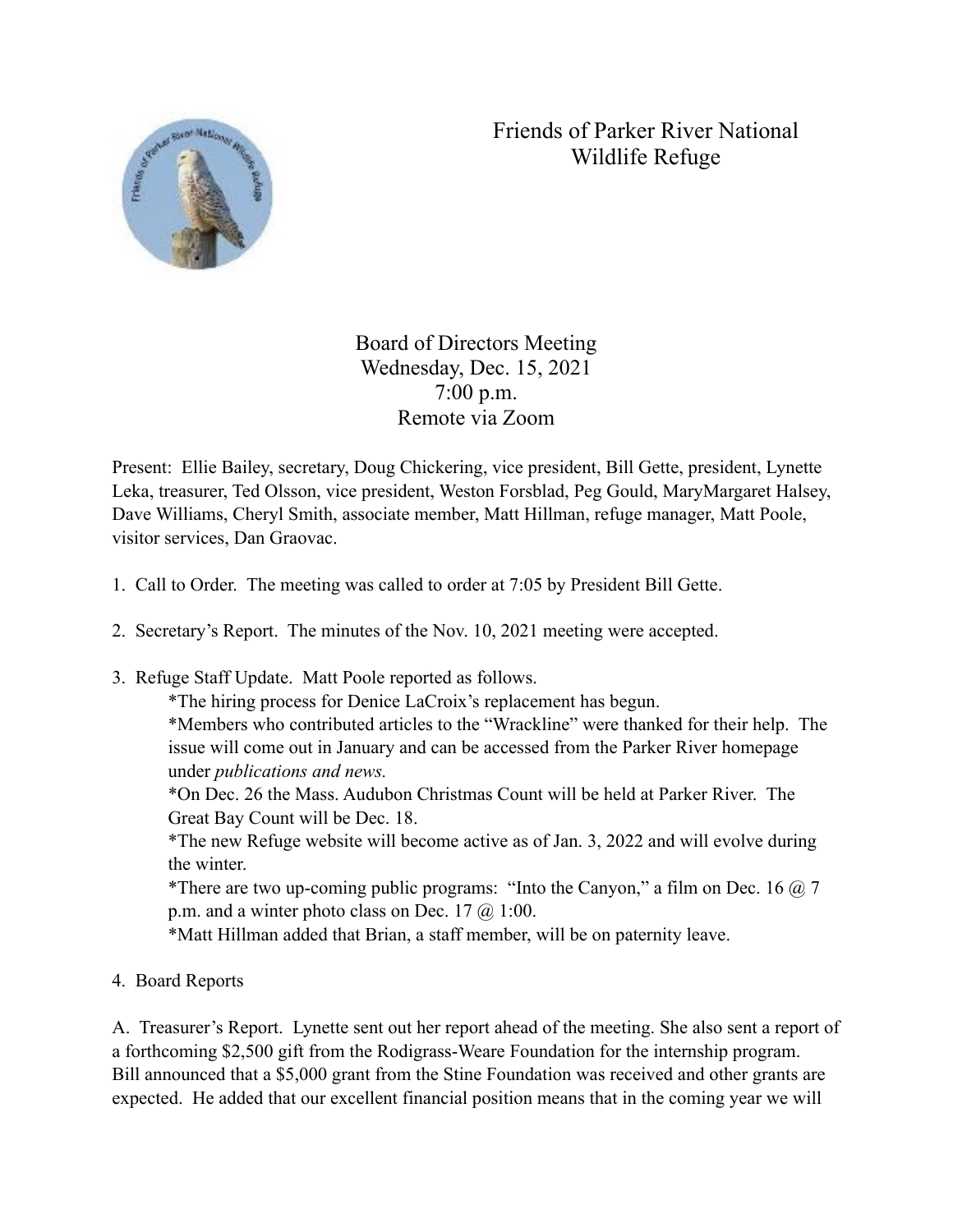be able to determine how to best allocate these resources for the benefit of the Refuge. There are currently 266 members.

B. President's Report. The Wed. work group has been busy. Recent projects include: \*installing planks on the Pines Trail \*installing markers along the Hellcat Boardwalk \*Hellcat Trail maintenance Bill suggested installing a few orientation signs to help visitors understand and use the Hellcat Trail markers. He and Matt Poole will discuss this. \*The slate of Board members for the Annual Meeting election is complete with the addition of Dan Graovac. Dan explained that he is a Plum Island resident, and frequent Refuge visitor. He spoke briefly about his service with the Merrimac Valley Watershed Council. He has served as

president of the board.

C. Technology Report. Weston noted that he has updated all plug-ins and apps on the website and has received and put up new content from board members/associates. He encouraged others to submit articles and photos. Doug Chickering will send his annual license plate count.

5. Annual Meeting Planning. The Annual Meeting will be held on Jan. 22 at 10:00 a.m. via Zoom. The program will consist of reports from the president, treasurer, secretary and refuge manager. Bill shared his draft PowerPoint. Ellie and Lynette will send the ballot to members for pre-meeting voting and will tabulate the results.

6. Pines Trail Plank Project. So far \$5,100 has been received for memorial planks with 23 planks installed on the Pine Trail boardwalk. Ted will check with Lynette on an invoice from CNC and Bill and Matt H. will discuss ordering more planks. Bill encouraged the Board to spread the word about this on-going project.

7. Winter Birding Challenge. After a brief discussion of proposed changes to the rules and prizes for this event, two subcommittees were formed. Ted and Dan will develop a public relations and marketing strategy that increases and broadens participation. Bill and Dave will finalize the rules/prizes.

8. Friends Articles and Publicity. Board members have submitted pieces to the website (Peg Gould on the Tufted Titmouse and Cheryl Smith on wildflowers) and the "Wrackline." (Bill on Friends' activities and Doug on fall shorebirds.)

9. Educational Program Calendar. Bill reminded Doug to submit a report on his "Pop-up" education programs.

10.Urban Wildlife Conservation Program. Ted Olsson is our point person on this initiative. He has attended a very informative training and will now meet with Matt H. to further discuss this initiative.